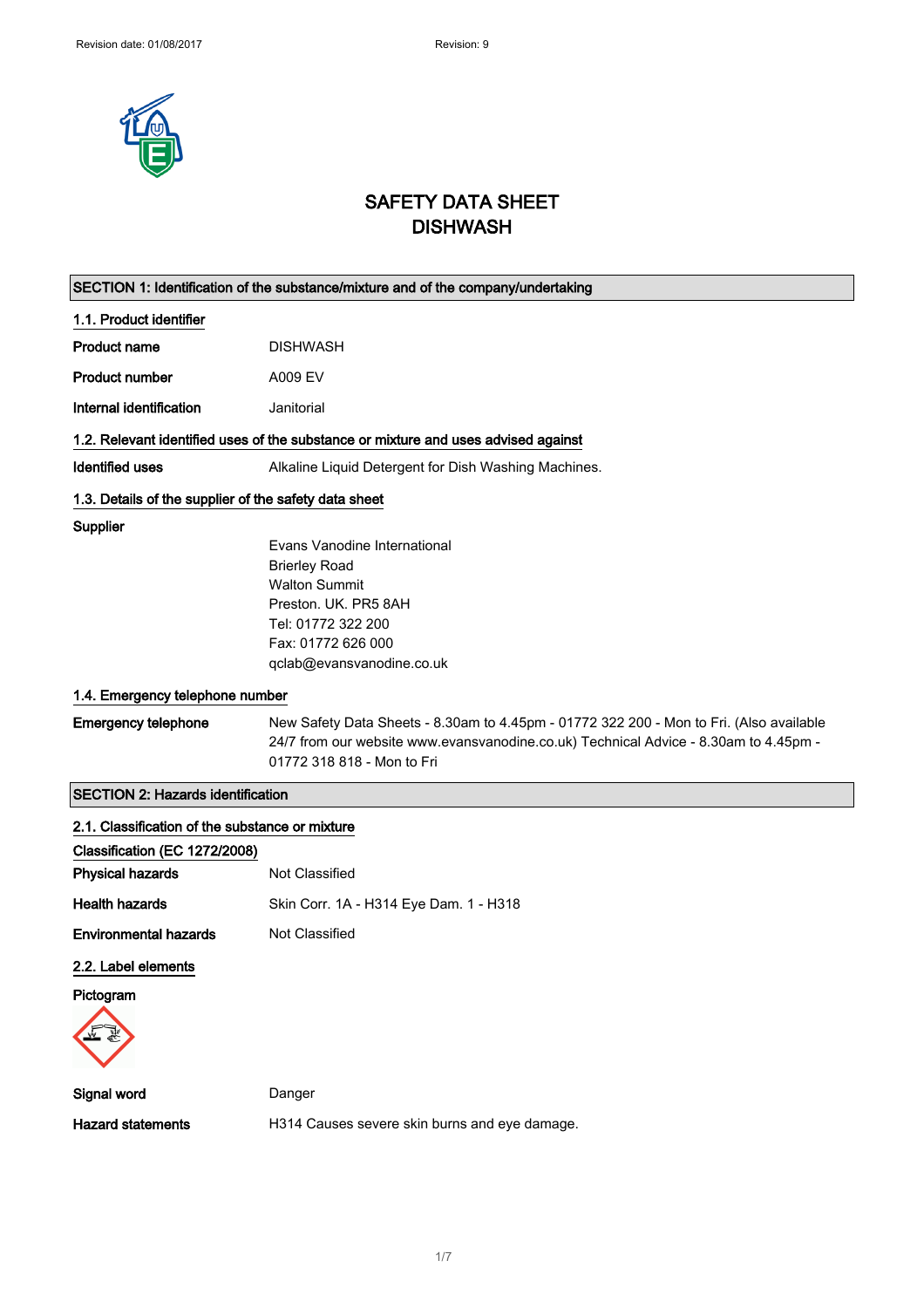| <b>Precautionary statements</b> | P <sub>102</sub> Keep out of reach of children.<br>P <sub>260</sub> Do not breathe mist.<br>P280 Wear protective gloves/ protective clothing/ eye protection/ face protection.<br>P301+P330+P331 IF SWALLOWED: Rinse mouth. Do NOT induce vomiting.<br>P303+P361+P353 IF ON SKIN (or hair): Take off immediately all contaminated clothing.<br>Rinse skin with water/ shower.<br>P304+P340 IF INHALED: Remove person to fresh air and keep comfortable for breathing.<br>P305+P351+P338 IF IN EYES: Rinse cautiously with water for several minutes. Remove<br>contact lenses, if present and easy to do. Continue rinsing.<br>P315 Get immediate medical advice/attention.<br>P501 Dispose of contents/ container in accordance with local regulations. |
|---------------------------------|----------------------------------------------------------------------------------------------------------------------------------------------------------------------------------------------------------------------------------------------------------------------------------------------------------------------------------------------------------------------------------------------------------------------------------------------------------------------------------------------------------------------------------------------------------------------------------------------------------------------------------------------------------------------------------------------------------------------------------------------------------|
| Contains                        | SODIUM HYDROXIDE                                                                                                                                                                                                                                                                                                                                                                                                                                                                                                                                                                                                                                                                                                                                         |

# 2.3. Other hazards

This product does not contain any substances classified as PBT or vPvB.

### SECTION 3: Composition/information on ingredients

# 3.2. Mixtures SODIUM HYDROXIDE 15-20% CAS number: 1310-73-2 EC number: 215-185-5 REACH registration number: 01-

2119457892-27-xxxx

Spec Conc Limits :- Skin Corr. 1A (H314) >= 5 %, Skin Corr. 1B (H314) >=2% <5 %, Skin Irrit. 2 (H315) >=0.5%<2%, Eye Irrit. 2 (H319) >=0.5% <2%

#### **Classification**

Met. Corr. 1 - H290 Skin Corr. 1A - H314 Eye Dam. 1 - H318

The Full Text for all R-Phrases and Hazard Statements are Displayed in Section 16.

#### SECTION 4: First aid measures

#### 4.1. Description of first aid measures

| <b>Inhalation</b>          | Unlikely route of exposure as the product does not contain volatile substances. If spray/mist<br>has been inhaled, proceed as follows. Move affected person to fresh air and keep warm and<br>at rest in a position comfortable for breathing. |
|----------------------------|------------------------------------------------------------------------------------------------------------------------------------------------------------------------------------------------------------------------------------------------|
| Ingestion                  | Do not induce vomiting. Rinse mouth thoroughly with water. Give plenty of water to drink. Get<br>medical attention immediately.                                                                                                                |
| <b>Skin contact</b>        | Wash with plenty of water. Get medical attention promptly if symptoms occur after washing.                                                                                                                                                     |
| Eye contact                | Rinse immediately with plenty of water. Remove any contact lenses and open eyelids wide<br>apart. Get medical attention immediately. Continue to rinse.                                                                                        |
|                            | 4.2. Most important symptoms and effects, both acute and delayed                                                                                                                                                                               |
| <b>General information</b> | The severity of the symptoms described will vary dependent on the concentration and the<br>length of exposure.                                                                                                                                 |
| <b>Inhalation</b>          | Irritation of nose, throat and airway.                                                                                                                                                                                                         |
| Ingestion                  | May cause chemical burns in mouth and throat.                                                                                                                                                                                                  |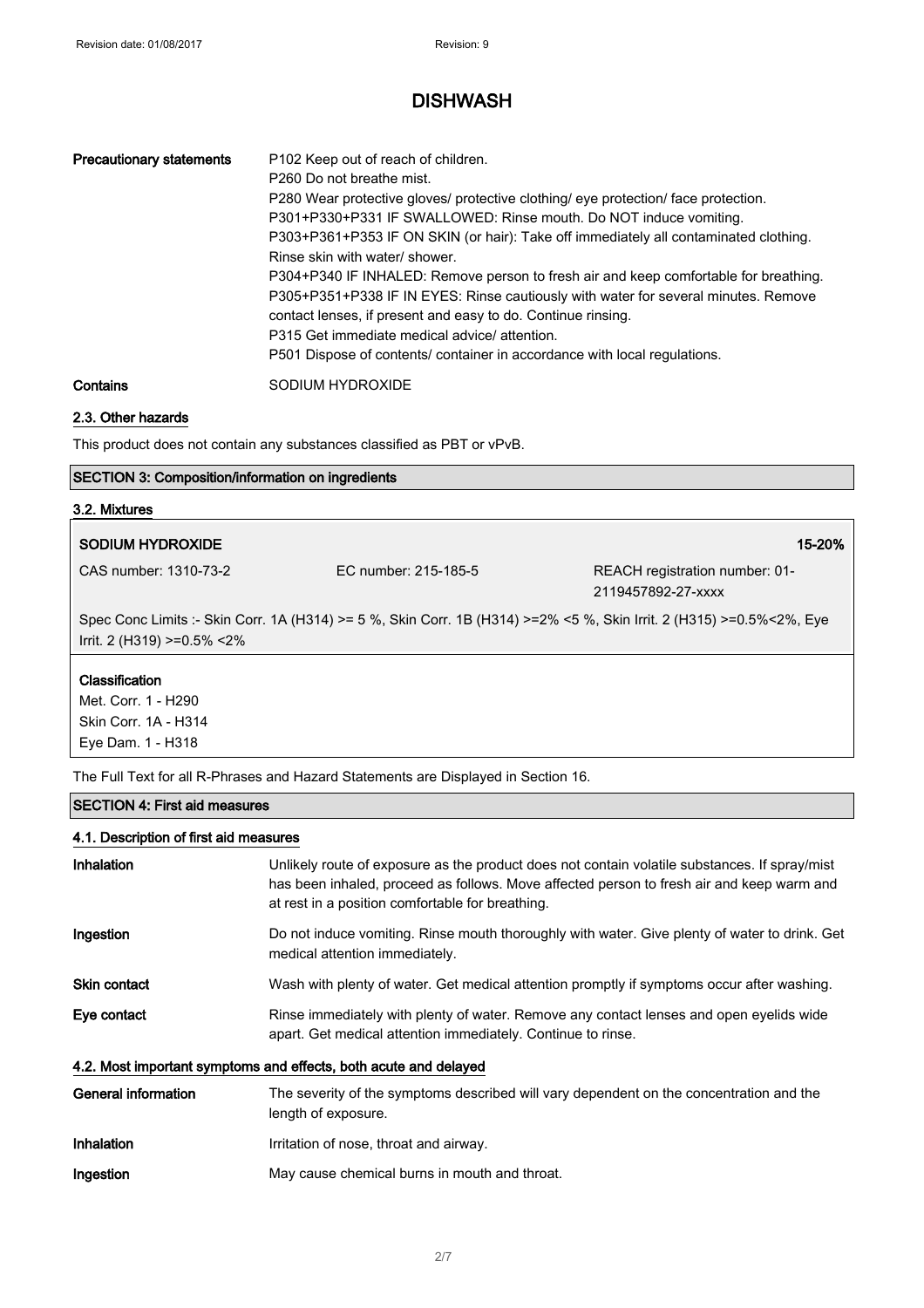| Skin contact                                               | Burning pain and severe corrosive skin damage. May cause serious chemical burns to the<br>skin.                                                                                                                                              |
|------------------------------------------------------------|----------------------------------------------------------------------------------------------------------------------------------------------------------------------------------------------------------------------------------------------|
| Eye contact                                                | Severe irritation, burning and tearing. Prolonged contact causes serious eye and tissue<br>damage.                                                                                                                                           |
|                                                            | 4.3. Indication of any immediate medical attention and special treatment needed                                                                                                                                                              |
| Notes for the doctor                                       | Treat symptomatically.                                                                                                                                                                                                                       |
| <b>SECTION 5: Firefighting measures</b>                    |                                                                                                                                                                                                                                              |
| 5.1. Extinguishing media                                   |                                                                                                                                                                                                                                              |
| Suitable extinguishing media                               | The product is not flammable. Use fire-extinguishing media suitable for the surrounding fire.                                                                                                                                                |
| 5.2. Special hazards arising from the substance or mixture |                                                                                                                                                                                                                                              |
| Specific hazards                                           | Thermal decomposition or combustion products may include the following substances:<br>Irritating gases or vapours.                                                                                                                           |
| 5.3. Advice for firefighters                               |                                                                                                                                                                                                                                              |
| Special protective equipment<br>for firefighters           | Wear positive-pressure self-contained breathing apparatus (SCBA) and appropriate protective<br>clothing.                                                                                                                                     |
| <b>SECTION 6: Accidental release measures</b>              |                                                                                                                                                                                                                                              |
|                                                            | 6.1. Personal precautions, protective equipment and emergency procedures                                                                                                                                                                     |
| <b>Personal precautions</b>                                | Wear protective clothing, gloves, eye and face protection. For personal protection, see<br>Section 8.                                                                                                                                        |
| 6.2. Environmental precautions                             |                                                                                                                                                                                                                                              |
| <b>Environmental precautions</b>                           | Spillages or uncontrolled discharges into watercourses must be reported immediately to the<br>Environmental Agency or other appropriate regulatory body.                                                                                     |
| 6.3. Methods and material for containment and cleaning up  |                                                                                                                                                                                                                                              |
| Methods for cleaning up                                    | Small Spillages: Flush away spillage with plenty of water. Large Spillages: Contain and<br>absorb spillage with sand, earth or other non-combustible material. Collect and place in<br>suitable waste disposal containers and seal securely. |
| 6.4. Reference to other sections                           |                                                                                                                                                                                                                                              |
| Reference to other sections                                | For personal protection, see Section 8.                                                                                                                                                                                                      |
| <b>SECTION 7: Handling and storage</b>                     |                                                                                                                                                                                                                                              |
| 7.1. Precautions for safe handling                         |                                                                                                                                                                                                                                              |
| <b>Usage precautions</b>                                   | Wear protective gloves, eye and face protection.                                                                                                                                                                                             |
|                                                            | 7.2. Conditions for safe storage, including any incompatibilities                                                                                                                                                                            |
| <b>Storage precautions</b>                                 | Keep only in the original container in a cool, well-ventilated place. Store away from the<br>following materials: Oxidising materials.                                                                                                       |
| 7.3. Specific end use(s)                                   |                                                                                                                                                                                                                                              |
| Specific end use(s)                                        | The identified uses for this product are detailed in Section 1.2.                                                                                                                                                                            |
| Usage description                                          | See Product Information Sheet & Label for detailed use of this product.                                                                                                                                                                      |
| <b>SECTION 8: Exposure Controls/personal protection</b>    |                                                                                                                                                                                                                                              |

### 8.1. Control parameters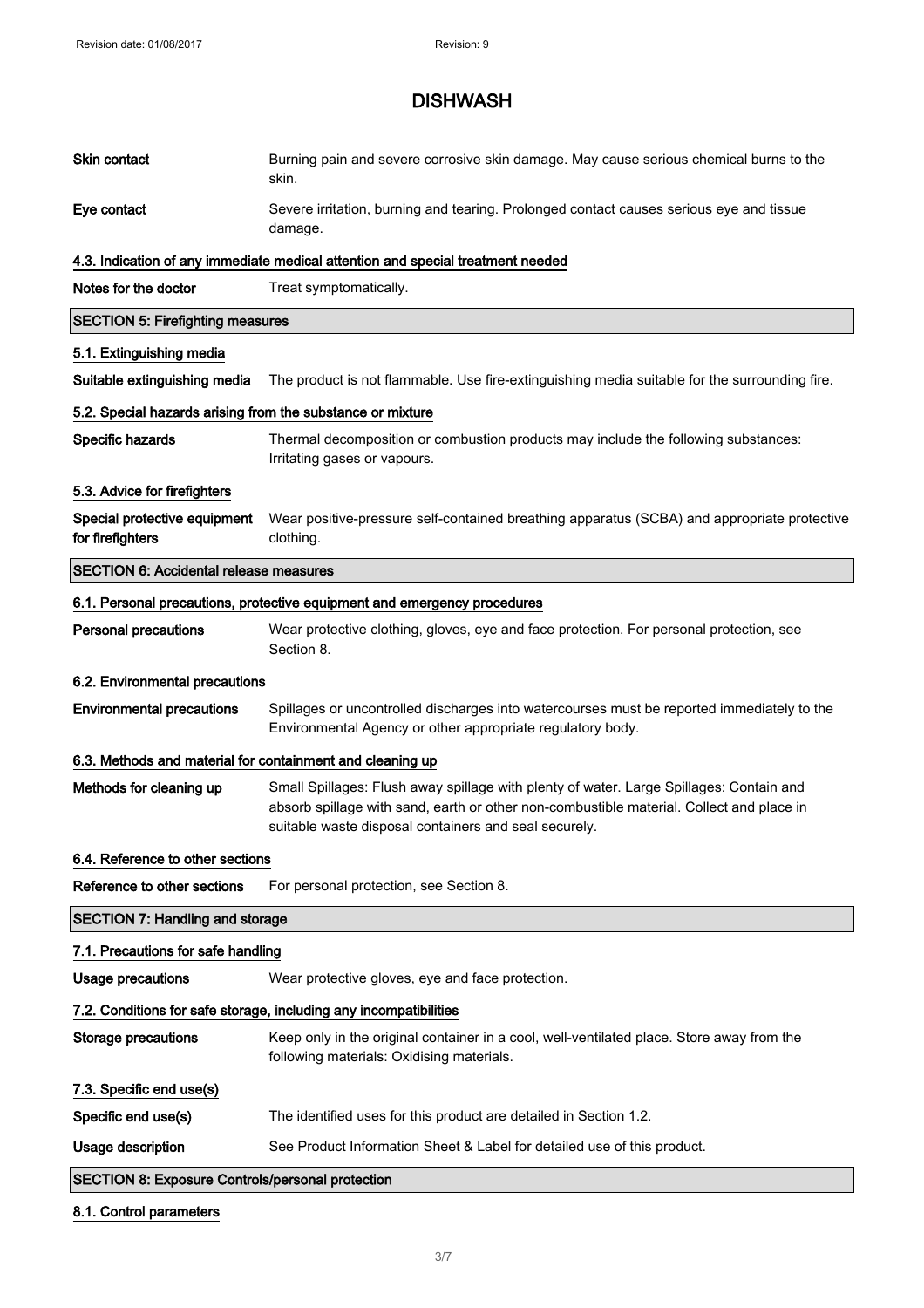## Occupational exposure limits

### SODIUM HYDROXIDE

Short-term exposure limit (15-minute): WEL 2 mg/m<sup>3</sup> WEL = Workplace Exposure Limit

### 8.2. Exposure controls

### Protective equipment

| Appropriate engineering<br>controls | Not relevant.                                                                       |
|-------------------------------------|-------------------------------------------------------------------------------------|
| Eye/face protection                 | The following protection should be worn: Chemical splash goggles or face shield.    |
| Hand protection                     | Wear protective gloves. (Household rubber gloves.)                                  |
| Other skin and body<br>protection   | Wear suitable protective clothing as protection against splashing or contamination. |
| <b>Respiratory protection</b>       | Respiratory protection not required.                                                |

### SECTION 9: Physical and Chemical Properties

|                                             | 9.1. Information on basic physical and chemical properties              |  |
|---------------------------------------------|-------------------------------------------------------------------------|--|
| Appearance                                  | Liquid.                                                                 |  |
| Colour                                      | Clear. Colourless. to Pale pink. (Un-dyed)                              |  |
| Odour                                       | Characteristic.                                                         |  |
| pH                                          | pH (diluted solution): 11.90 @ 3ml / L                                  |  |
| <b>Melting point</b>                        | $-2^{\circ}$ C                                                          |  |
| Initial boiling point and range             | 102°C @ 760 mm Hg                                                       |  |
| Flash point                                 | Boils without flashing.                                                 |  |
| <b>Relative density</b>                     | 1.242 @ 20°C                                                            |  |
| Solubility(ies)                             | Soluble in water.                                                       |  |
| 9.2. Other information                      |                                                                         |  |
| Other information                           | None.                                                                   |  |
| <b>SECTION 10: Stability and reactivity</b> |                                                                         |  |
| 10.1. Reactivity                            |                                                                         |  |
| Reactivity                                  | Reactions with the following materials may generate heat: Strong acids. |  |
| 10.2. Chemical stability                    |                                                                         |  |
| <b>Stability</b>                            | No particular stability concerns.                                       |  |
| 10.3. Possibility of hazardous reactions    |                                                                         |  |
| Possibility of hazardous<br>reactions       | See sections 10.1, 10.4 & 10.5                                          |  |
| 10.4. Conditions to avoid                   |                                                                         |  |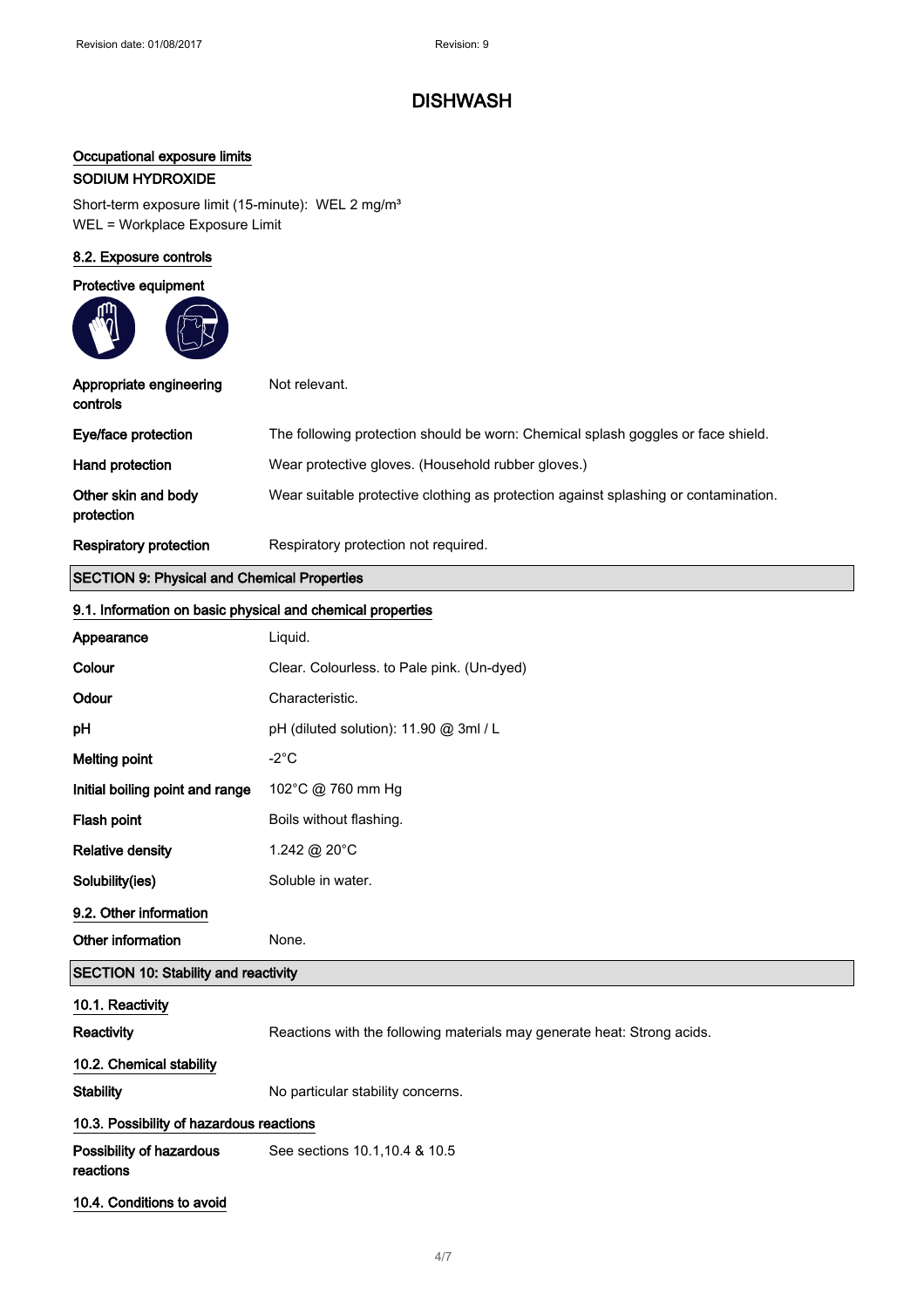| <b>Conditions to avoid</b>                   | There are no known conditions that are likely to result in a hazardous situation.                                                                                                                                                                                                        |
|----------------------------------------------|------------------------------------------------------------------------------------------------------------------------------------------------------------------------------------------------------------------------------------------------------------------------------------------|
| 10.5. Incompatible materials                 |                                                                                                                                                                                                                                                                                          |
| Materials to avoid                           | Strong acids. Aluminium, Tin, Zinc and their alloys.                                                                                                                                                                                                                                     |
| 10.6. Hazardous decomposition products       |                                                                                                                                                                                                                                                                                          |
| Hazardous decomposition<br>products          | No known hazardous decomposition products.                                                                                                                                                                                                                                               |
| <b>SECTION 11: Toxicological information</b> |                                                                                                                                                                                                                                                                                          |
| 11.1. Information on toxicological effects   |                                                                                                                                                                                                                                                                                          |
| <b>Toxicological effects</b>                 | We have not carried out any animal testing for this product. Any ATE figures quoted below are<br>from Toxicity Classifications that have been carried out using ATE (Acute Toxicity Estimate)<br>Calculation Method using LD50 or ATE figures provided by the Raw Material Manufacturer. |
| <b>SECTION 12: Ecological Information</b>    |                                                                                                                                                                                                                                                                                          |
| Ecotoxicity                                  | Potentially hazardous due to the alkalinity of the product.                                                                                                                                                                                                                              |
| 12.1. Toxicity                               |                                                                                                                                                                                                                                                                                          |
| <b>Toxicity</b>                              | We have not carried out any Aquatic testing, therefore we have no Aquatic Toxicity Data<br>specifically for this product. The Aquatic Toxicity Data, where provided by the raw material<br>manufacturer for ingredients with aquatic toxicity, can be made available on request.         |
| 12.2. Persistence and degradability          |                                                                                                                                                                                                                                                                                          |
|                                              | Persistence and degradability Sequestrant is readily degraded during biological effluent treatment processes.                                                                                                                                                                            |
| 12.3. Bioaccumulative potential              |                                                                                                                                                                                                                                                                                          |
| <b>Bioaccumulative potential</b>             | The product does not contain any substances expected to be bioaccumulating.                                                                                                                                                                                                              |
| 12.4. Mobility in soil                       |                                                                                                                                                                                                                                                                                          |
| <b>Mobility</b>                              | Not known.                                                                                                                                                                                                                                                                               |
| 12.5. Results of PBT and vPvB assessment     |                                                                                                                                                                                                                                                                                          |
| Results of PBT and vPvB<br>assessment        | This product does not contain any substances classified as PBT or vPvB.                                                                                                                                                                                                                  |
| 12.6. Other adverse effects                  |                                                                                                                                                                                                                                                                                          |
| Other adverse effects                        | Not known.                                                                                                                                                                                                                                                                               |
| <b>SECTION 13: Disposal considerations</b>   |                                                                                                                                                                                                                                                                                          |
| 13.1. Waste treatment methods                |                                                                                                                                                                                                                                                                                          |
| Disposal methods                             | Discharge used solutions to drain. Small amounts (less than 5 Litres) of unwanted product<br>may be flushed with water to sewer. Larger volumes must be sent for disposal as special<br>waste. Rinse out empty container with water and consign to normal waste.                         |
| <b>SECTION 14: Transport information</b>     |                                                                                                                                                                                                                                                                                          |
| 14.1. UN number                              |                                                                                                                                                                                                                                                                                          |
| UN No. (ADR/RID)                             | 1719                                                                                                                                                                                                                                                                                     |
| UN No. (IMDG)                                | 1719                                                                                                                                                                                                                                                                                     |
| UN No. (ICAO)                                | 1719                                                                                                                                                                                                                                                                                     |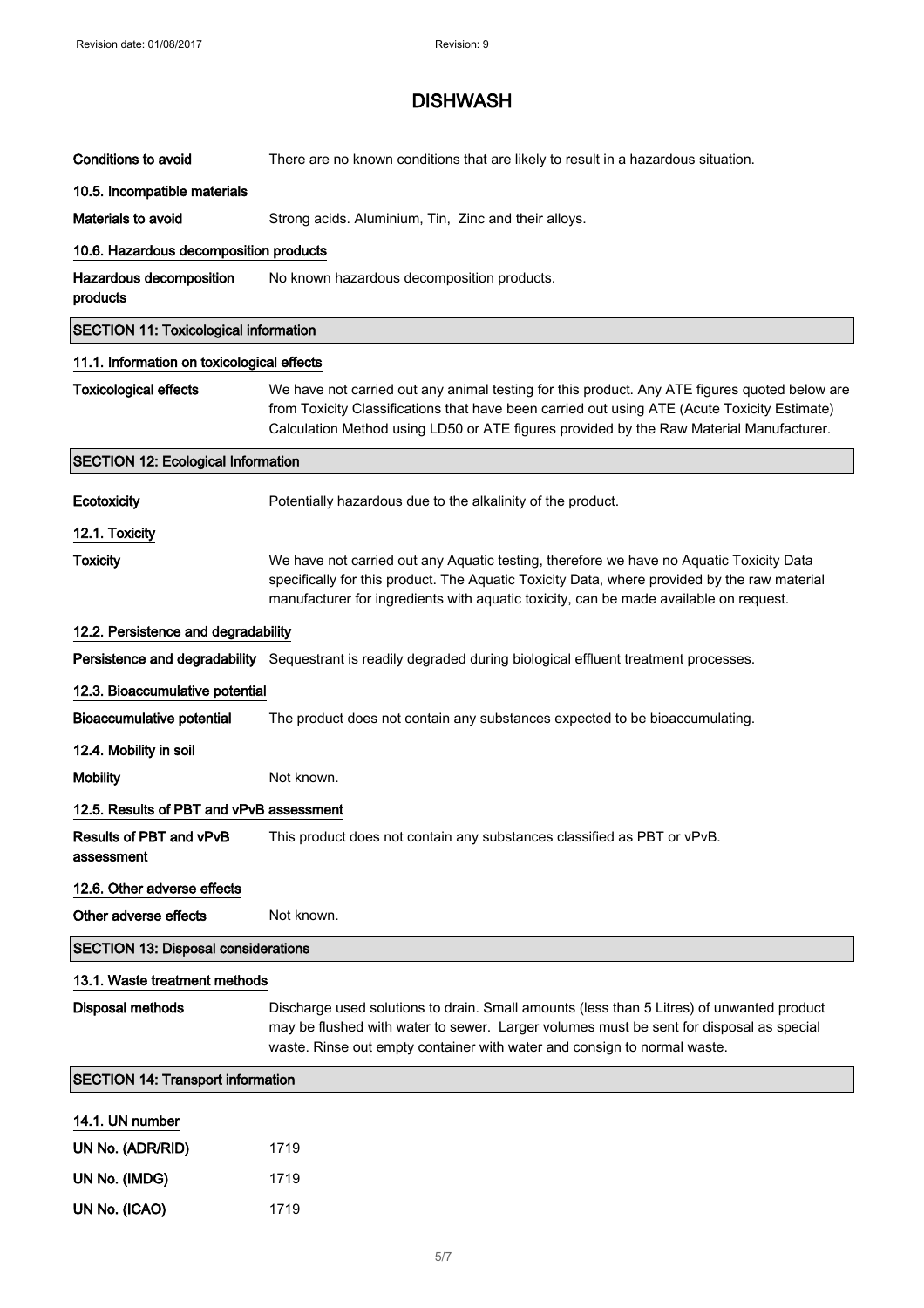### 14.2. UN proper shipping name

| Proper shipping name<br>(ADR/RID)                                        | CAUSTIC ALKALI LIQUID, N.O.S. (sodium hydroxide solution)                             |
|--------------------------------------------------------------------------|---------------------------------------------------------------------------------------|
|                                                                          | Proper shipping name (IMDG) CAUSTIC ALKALI LIQUID, N.O.S. (sodium hydroxide solution) |
|                                                                          | Proper shipping name (ICAO) CAUSTIC ALKALI LIQUID, N.O.S. (sodium hydroxide solution) |
| 14.3. Transport hazard class(es)                                         |                                                                                       |
| <b>ADR/RID class</b>                                                     | Class 8: Corrosive substances.                                                        |
| <b>ADR/RID label</b>                                                     | 8                                                                                     |
| <b>IMDG class</b>                                                        | Class 8: Corrosive substances.                                                        |
| ICAO class/division                                                      | Class 8: Corrosive substances.                                                        |
| <b>Transport labels</b>                                                  |                                                                                       |
|                                                                          |                                                                                       |
| 14.4. Packing group                                                      |                                                                                       |
| ADR/RID packing group                                                    | Ш                                                                                     |
| <b>IMDG packing group</b>                                                | $\mathsf{II}$                                                                         |
| ICAO packing group                                                       | Ш                                                                                     |
| 14.5. Environmental hazards                                              |                                                                                       |
| Environmentally hazardous substance/marine pollutant<br>No.              |                                                                                       |
| 14.6. Special precautions for user                                       |                                                                                       |
| EmS                                                                      | F-A, S-B                                                                              |
| <b>Tunnel restriction code</b>                                           | (E)                                                                                   |
| 14.7. Transport in bulk according to Annex II of MARPOL and the IBC Code |                                                                                       |
| Annex II of MARPOL 73/78                                                 | Transport in bulk according to Not relevant. for a packaged product.                  |

and the IBC Code

### SECTION 15: Regulatory information

### 15.1. Safety, health and environmental regulations/legislation specific for the substance or mixture

| <b>EU</b> legislation | Safety Data Sheet prepared in accordance with REACH Commission Regulation (EU) No        |
|-----------------------|------------------------------------------------------------------------------------------|
|                       | 2015/830 (which amends Regulation (EC) No 453/2010 & 1907/2006).                         |
|                       | The product is as classified under GHS/CLP- Regulation (EC) No 1272/2008 classification, |
|                       | labelling & packaging of substances & mixtures.                                          |
|                       | Ingredients are listed with classification under GHS/CLP - Regulation (EC) No 1272/2008  |
|                       | classification, labelling & packaging of substances & mixtures.                          |

### 15.2. Chemical safety assessment

No chemical safety assessment has been carried out as not applicable as this product is a mixture.

### SECTION 16: Other information